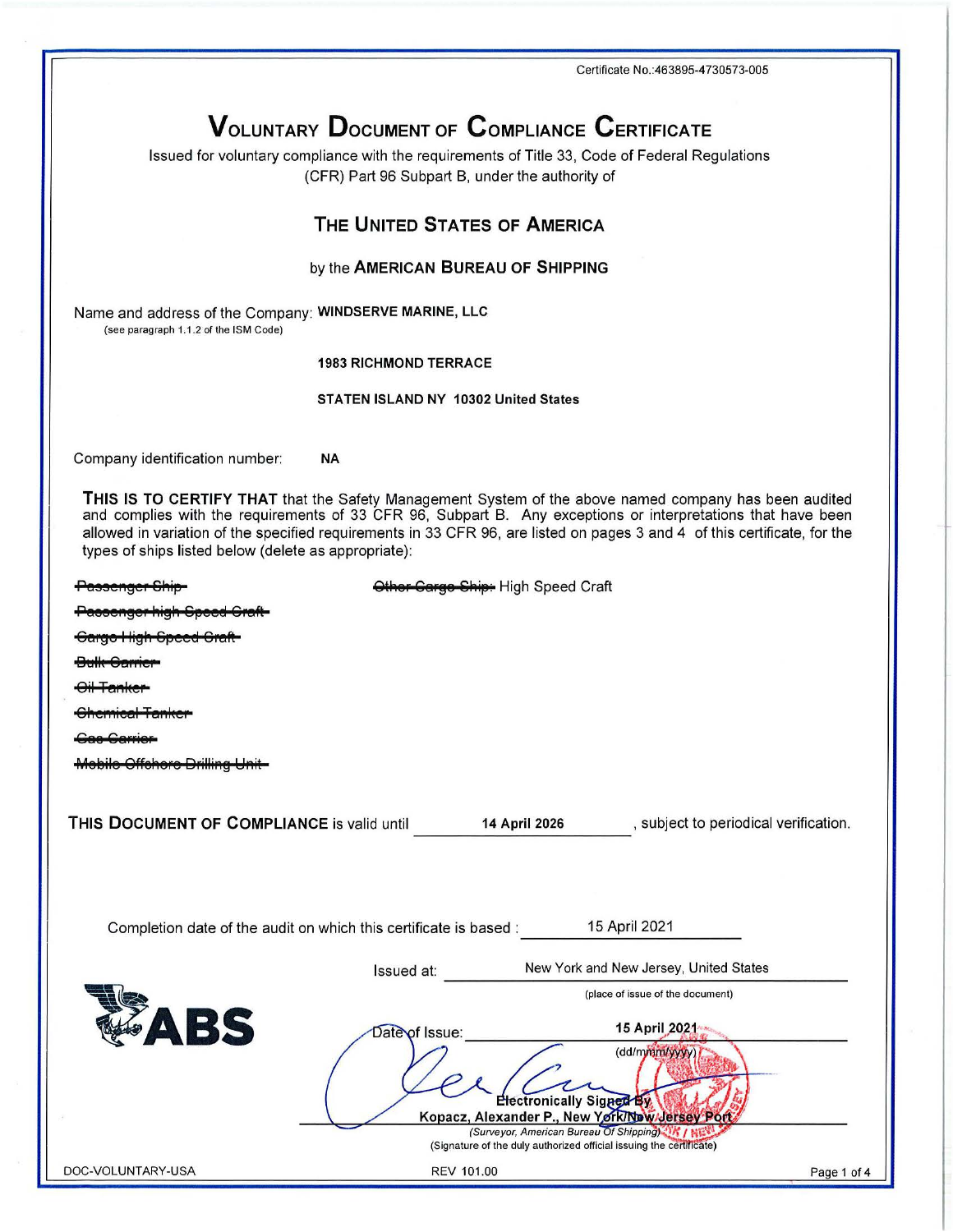## **ENDORSEMENT FOR ANNUAL VERIFICATION OF SMS**

**THIS IS TO CERTIFY** that, according to the requirements of Title 33, Code of Federal Regulations (CFR), Part 96, Subpart C, the company's safety management system was found to comply with 33 CFR, Part 96, Subpart B, as modified in the Voluntary Document of Compliance listings.

| <b>1st ANNUAL VERIFICATION</b> | Signed: |                                    |
|--------------------------------|---------|------------------------------------|
|                                |         | (Signature of authorized official) |
|                                | Place:  |                                    |
|                                | Date:   |                                    |
|                                |         |                                    |
| 2nd ANNUAL VERIFICATION        | Signed: |                                    |
|                                | Place:  | (Signature of authorized official) |
|                                | Date:   |                                    |
|                                |         |                                    |
| 3rd ANNUAL VERIFICATION        | Signed: |                                    |
|                                | Place:  | (Signature of authorized official) |
|                                | Date:   |                                    |
|                                |         |                                    |
| 4th ANNUAL VERIFICATION        | Signed: |                                    |
|                                | Place:  | (Signature of authorized official) |
|                                | Date:   |                                    |

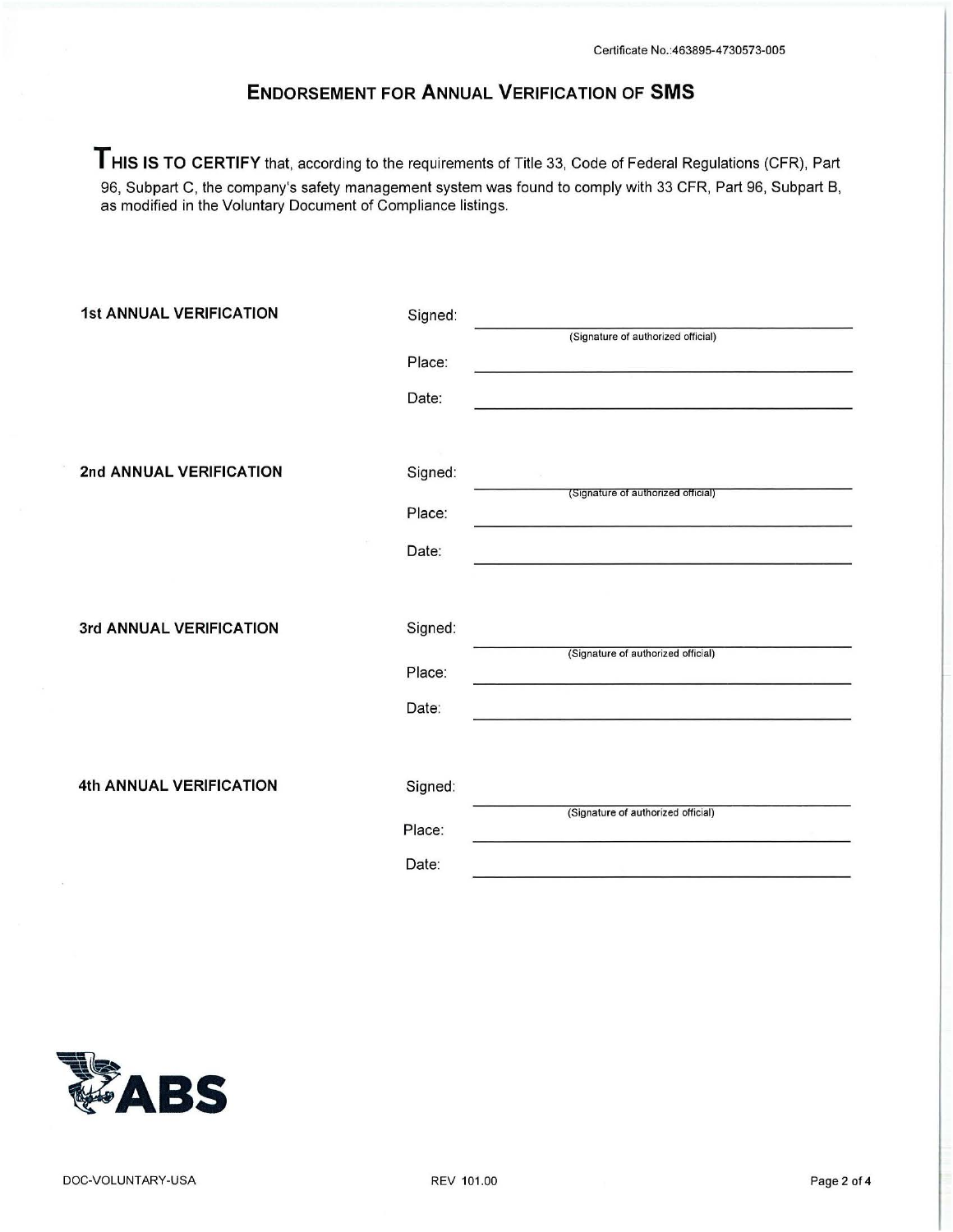Listing of Exceptions or Interpretations for certification of a company's Safety Management System as attachment to a U.S. authorized Voluntary Document of Compliance Certificate: